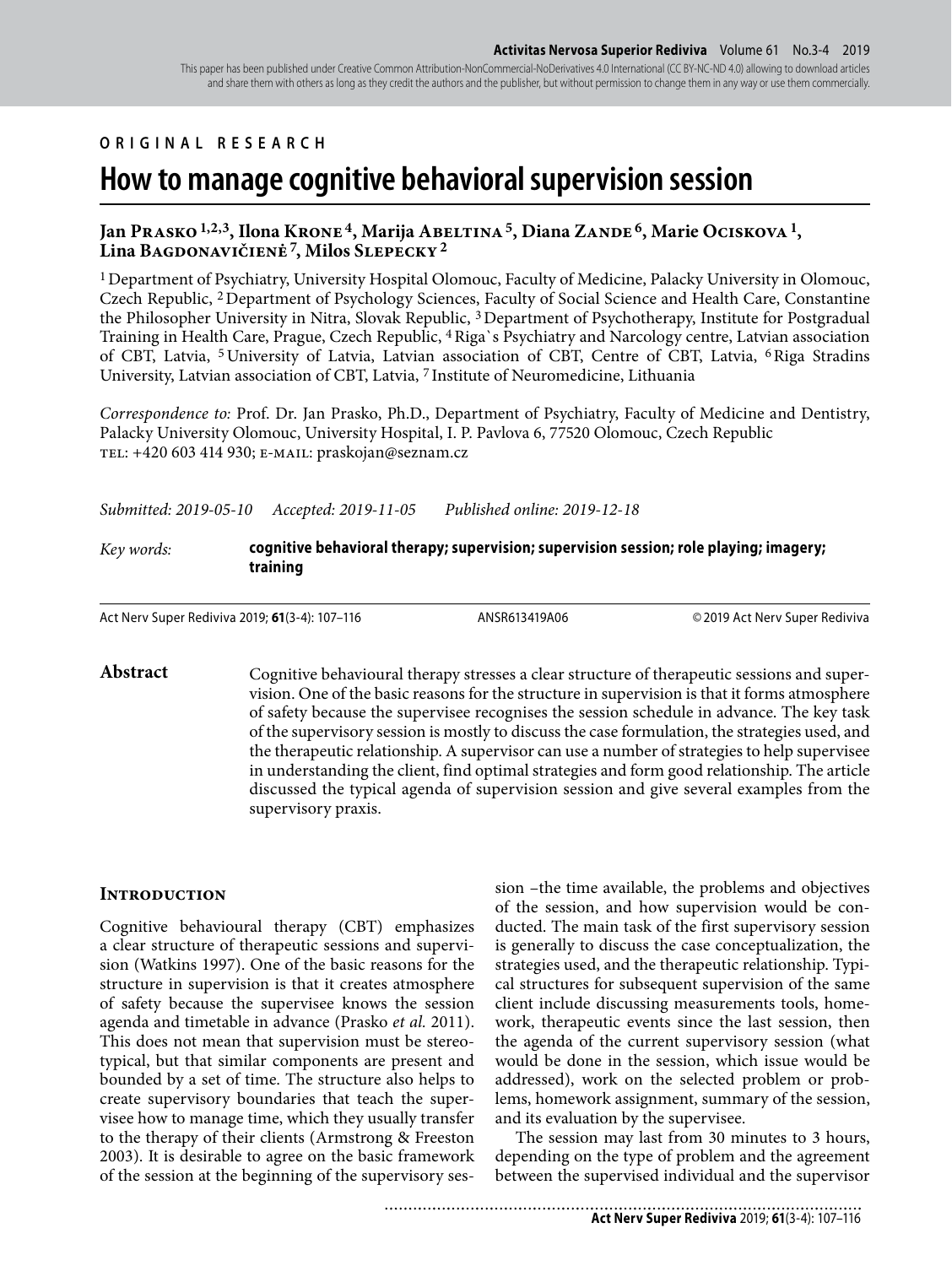(for example, it may take longer if the need is to practice a strategy in that the supervisee does not know much). However, the sessions usually last for 50 - 60 minutes. The typical structure of an ordinary individual supervisory session is shown in the table (Table 1).

# *(1) Introduction (2 – 5 minutes)*

The supervisor welcomes the supervisee and, if they see each other for the first time, introduces himself to the supervisee, indicates how much time they have available, and asks the supervisee for a brief statement about himself. With regard to ongoing supervision, the supervisor may initiate the session by providing the following:

Before we begin, I would like to talk about the agenda of today's meeting. We need to decide what to do today. We will do it anyway at the beginning of each meeting. The aim is to always focus on what we will find as most important. Does it suit you? or

Welcome to today's supervision. Is there anything you would like to say briefly about the last supervision? (The supervisor may report something for about 5 minutes if he feels he needs it). And what are you coming up with today? What would you need from supervision today?

In addition to listing the main topics of the session, the program automatically includes discussing events that have occurred since the last session, evaluating the previous session, and discussing homework.

# *(1) Item discussed in each session (10 minutes)*

*Home exercise*

Homework usually deals with problem mapping (complementing case conceptualization, evaluation, vicious circle of the problem with the client, etc.), monitoring certain behavior (mostly communication with the client), or implementing new behavior into therapy (usually using some therapeutic strategy). The basic

questions relate to the results of the homework, discuss the obstacles to solving them, and what the supervisee learned in homework. It is always necessary to discuss the homework properly at the beginning because it brings information about the case management by the supervisee and can point to a matter that is important to discuss or practice, and teaches the supervisee to work on self-reflection outside the supervisory session.

## *Events in therapy since last meeting*

The goal of supervision is primarily the client and their treatment. The above-mentioned homework usually concerns work with the supervisee case report of the client. However, therapy is a process that constantly changes; there are usually a number of events between supervisory meetings that were not the subject of homework or were only marginally addressed. These events, including evaluation of the overall course of therapy and evaluation of change, need to be discussed in the first part of the supervisory session.

*Evaluation of previous meeting and its impact on therapy* It is important to reflect on whether the previous supervisory session had an effect on the subsequent development in treatment, as this gives feedback on the work in supervision.

# *Discussion about the program*

At the end of the first part, it is necessary to discuss what will be the main topic of the current supervisory session and determine the contract (problems and objectives of the meeting).

# *(2) Main topic(s) of the session (20 to 30 minutes) - work on the selected problem*

#### *Problem analysis*

As for the first supervision of the case, the supervisor usually asks the supervisee to describe both the client's

**Tab. 1.** Structure of a regular supervisory session

- (2) Points discussed in each session (10 minutes)
	- Discussing homework: How did it turn out? Were there any obstacles? What did the therapist learn in them?
	- Therapeutic events since last session.
	- Evaluation of the previous session and its impact on therapy.
	- Discussion of the program (which problem would be worked on, in which way)
- (3) Main topic(s) of the session (20 to 30 minutes) working on the selected problem
	- Problem analysis (supervisee narration, questioning, and guided discovery)
	- Use of strategies (education, cognitive restructuring, imagination, role-playing, training, etc.)
	- Placing in the context of client's treatment or therapist's competences
- (4) Assignment of homework (5 to 10 minutes) resulting from the solved problem
	- Assignment (in the written form)
	- Meaning of homework
	- Possible difficulties during completion and their solution
- (5) Conclusion of the supervisory session (2 to 5 minutes)
	- Summarization and feedback from the supervisee: What do the therapist get out of the session? How did they feel during the session? How did they feel with the supervisor?
	- Agreement on the date of the next session, farewell

<sup>(1)</sup> Introduction (2 - 5 minutes)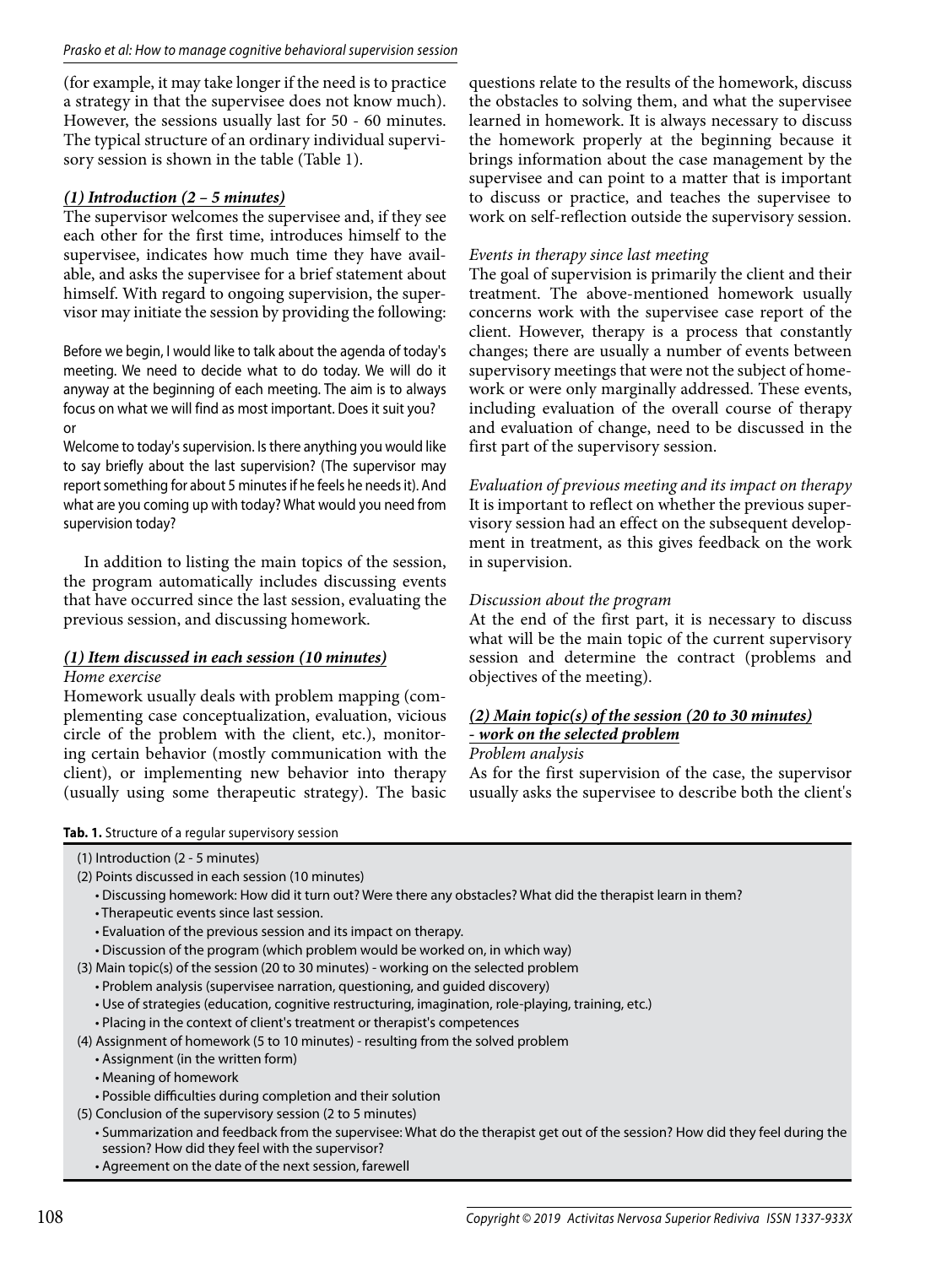problems (story and conceptualization) and the therapy steps they have taken, including the description of the therapeutic relationship and the therapy problems. In this section, which lasts about  $15 - 25$  minutes, the supervisor needs only get a general picture of the therapeutic situation and problems. The supervisor uses inductive questions to describe whether and what problems arise in the conceptualization of the case, the strategies chosen or the therapeutic relationship (Kuyken *et al.* 2009). If the problem is associated with a lack of understanding of the therapeutic situation, then the supervisor focuses their questions on the individual manifestations that are associated with the problem what does the supervisee did in relation to the problem in the therapy session or what they avoided, which emotions and thoughts they had in therapy sessions, what is the frequency and when the problems occur, what limitations they have in therapy, when they have discovered whether their intensity varies, and what affects the intensity (Vyskocilova & Prasko 2012). At this stage they only record it. At the end of this phase, it is useful to summarize the issues and get feedback. For example, a supervisor may say:

**Supervisor:** "As far as I could understand, the case you want to supervise today, or in more sessions, is a 22-year-old man who has been suffering from obsessions about hurting or be aggressive to someone. He has been suffering from them for about 7 years and came to your therapy a month ago. You have had 4 sessions.

**Supervisee:** Yes. He grew up without a father with a caring but at the same time critical and catastrophe haunting mother. Obsessions first appeared when he began to live in a boarding school, where he used to be mocked because of his weight. He has been working for 3 years now, but obsessions and compulsions are increasingly common, currently reaching 26 points at Y-BOCS and occupying him more than 4 hours a day, which limits him at work and in a partner relationship and limits his free time. Praying appears as a compulsion by which he "atones" his aggressive thoughts about co-workers, the girlfriend, but also random strangers. Furthermore, he compulsively makes sure that his girlfriend does not leave him. When he talks about the content of an obsession that strangles someone or suffocates a girlfriend's using pillow on her face, I experience horror. It reminds me of my childhood, when my brother sometimes put a pillow on my face for fun. I was in horror, I start to think, that I am alone in my office. It is difficult to work with him, because I am anxious. He also talks about how many hospitalizations and psychotherapists he already had and that no one could help him. At that moment I feel anger to him. On the other side I know that he is suffering very much and I want to help him.

**Supervisor:** I understand that the problem you want to focus on at the moment can be that his compulsive ideas of how he strangles people, scares you, because you are alone in the office. It can evoke your memory from your childhood when your older brother choked you on the pillow. And additionally, you were angry with him because he repeatedly tells you how many times he has been hospitalized and how many therapists have failed

#### Prasko et al: How to manage cognitive behavioral supervision session

with him and now you're afraid you'll be next in line. On the other hand, you are convinced that this person is very troubled and needs help, you don´t think that further hospitalization would be helpful, and in your city, you have no one to send him to. In the first two sessions, you discussed his life story, performed a behavioral and functional analysis, and identified problems and goals. In the next two sessions, you worked on cognitive restructuring of his guilt feelings for the content of the obsession, and at the last session you tried to expose the imagination to a catastrophic scenario that the client ended at the start, afraid that if he imagined it all the more. Did I understand that well?"

In the case of continuous supervision of one case, the introduction discusses the development of therapy since the last supervisory meeting (see point 2), followed by the setting of the aims in the current supervision.

 "So, you say Mr. A's therapy has stagnated since our last meeting. The client does not do homework and criticizes you. You've seen each other twice in that time, and the current problem is that when he might come, you're worried about how the session is going to go, and then, when you're talking, you don't know how to respond to his criticisms and remarks that therapy is no good. You hesitate, how to proceed and if at all. It is so? Have I forgotten something important?"

#### *Using strategies*

In this section, the supervisor appreciates the work done by the supervisee and, if necessary, helps the supervisee to discover a new view of the situation, supplement the case conceptualization, modify the applied strategies, plan others, practice strategies, discuss imagination etc. The supervisor leads supervisee to discover other solutions themselves, but in some cases, especially for novice therapists, also education, cognitive restructuring, skills training, imagination work, or role-playing (Vyskocilova & Prasko 2012).

**Therapist:** I feel that nothing is working out with this client. I feel so overwhelmed and helpless. So much has been done but nothing helps!

**Supervisor:** Do I understand right that you feel helpless and overwhelmed in your work with the client? (Therapist agrees). Can I ask you when you have felt like that before?

**Therapist:** Usually I don't feel like that with my clients, especially with panic disorder, usually I know what to do and feel hopeful. **Supervisor:** Maybe we could look not only on your experience with clients, but also on your life experience? It could help us to understand what's happening in therapy sessions. Did you feel the same feelings sometime in your childhood?"

**Therapist:** Let me think. It's so strange, but one of my childhood memories pops up. I'm very surprised that it came up! I thought I was already done with these memories!

**Supervisor:** I'm glad that you remembered the situation from your childhood and I see that you are surprised what you found. Is it o.k. for you, if we work with it through emotional rescripting? **Therapist:** Yes, it could be very interesting how it could help with in my work with the client.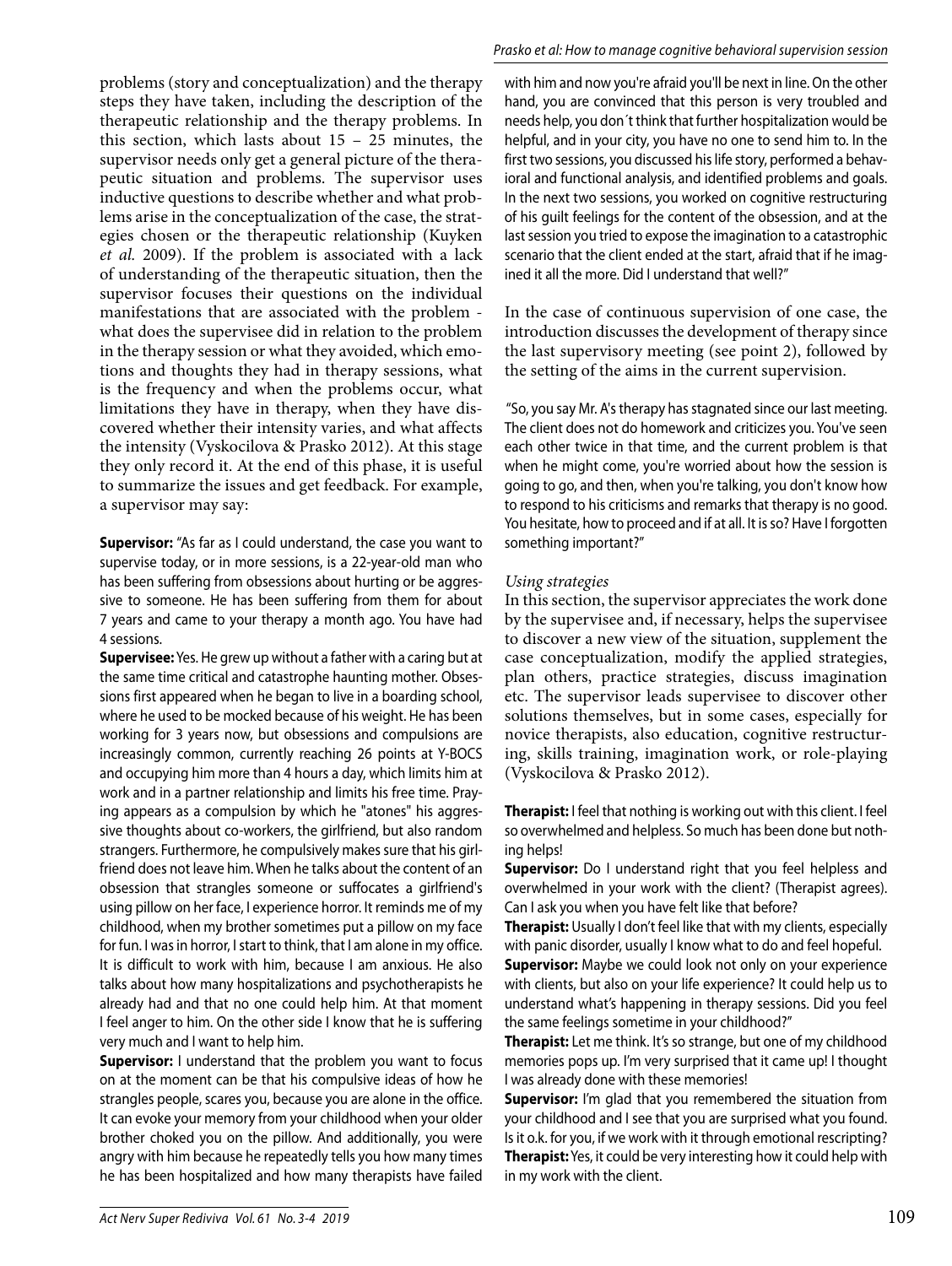**Supervisor:** Please do this work in as comfortable as you need. If you will feel overwhelmed any time, we can stop it. And let me know if you need to imagine to a safe place (therapist confirms that she feels safe). Could you tell me more about the situation, that popped up?

**Therapist:** Yes, yes. It's my childhood. I'm 7 years old and my dad is drunk again. We are running with my mom, trying to find him. I felt so helpless. Nothing works. He always is drunk during the weekend.

**Supervisor:** Thank you for your courage to open this situation. Do you feel also some somatic feelings?

**Therapist:** Yes, I feel heaviness in my shoulders and chest.

**Supervisor:** What do you think this small girl needs?

**Therapist:** She needs support, help, and guidance. And someone who takes responsibility. It's too much for a small girl! **Supervisor:** Thank you for this answer. And could you imagine

someone who could help this small girl to meet her needs? **Therapist:** It could be my husband.

**Supervisor:** And what he could tell or do?

**Therapist:** He could talk with my mom. She should stop discussing all problems with girl, taking her in all these pubs searching for her father. Yes, I want my husband first of all to talk with my mom and after that with my father. When he will be sober. To tell him how much he hurts myself.

**Supervisor:** Could you imagine these conversations?

**Therapist:** Yes, I see my husband talking to my mum, that it's not good that a small girl should solve problems of adults! That small girl is scared, it's too much for her. She needs an adult who will comfort her!

**Supervisor:** What is your mother's response?

**Therapist:** I think she is shocked. No one was talking to her about this problem. She is staring at me like the first time. She just recognized that I'm also here!

**Supervisor:** Maybe she is telling something hurting you?

**Therapist:** She is hugging me and starts to cry and tells that she is sorry that she forgot how small I am, that of course that this problem is too much for me, that she will think about how to protect me.

**Supervisor:** And how this small girl feels now?

**Therapist:** Relieved, safe…. It´s a very warm feeling. And it's easier to breathe.

**Supervisor:** Do you need that your husband talks to your father too?

**Therapist:** Yes, I could imagine that my husband telling my father, that this small girl is suffering, that she needs a father, not a drunk animal, that my father has a real problem and should go for treatment.

## **Supervisor:** How your father reacts?

**Therapist:** He ignores it. But I could imagine that my husband would tell the small me: "Please, don't be afraid I will manage this with your father. It's a two men business. '' I believe him. I can rely on his words.

**Supervisor:** How does it feel in your body?

**Therapist:** There is no more heaviness. I feel free. I feel hope and joy. It's so good when my mother holds me and that someone will manage the problems with my father.

**Supervisor:** Thank you very much for your courageous work. You could stay for a while to feel these feelings and when you

are ready, I will ask you to come back with your attention in our supervision session (the therapist confirms that she is back). After this experience in the rescripting, how do you think now about your work with client? About her needs?

**Therapist:** I think she needs help and guidance like me in this past situation.

**Supervisor:** That's a very good idea. With these new feelings and understanding, what do you think, how will change your reactions on your client?

**Therapist:** I think I won´t be so demanding, when she doesn´t bring her homework, for example. But I will try to explore why she struggles with them. I feel more confident, I don't need to press her.

**Supervisor:** It sound very well! Maybe we could try some small role play?

# *Assignment in the context of client's treatment or therapist's competences*

The information, insight, or skills acquired in the main part of the session are interconnected in the context of the client's treatment so that their meaning is clear and included in the therapist's competences.

# *(3) Assigning homework (5 to 10 minutes)*

# *Assignment of homework*

Before the end of the session, the supervisor and the supervisee agree on assigning homework. Optimally, homework results from a problem that was solved in the main part of the session. At the beginning of supervision, suggestions for assigning homework usually come from the supervisor, and they are discussed with the supervisee and written down. During ongoing supervision, or with experienced therapists, homework assignments are created by the supervisees themselves and the content is discussed with the supervisor (Skovholt & Ronnestad 2001; Vyskocilova & Prasko 2013).

# *Sense of homework*

Homework must be meaningful to the supervisee, otherwise they will not have the motivation to do it. However, it is also important that it also makes sense for the client or clients and develops the supervisee's skills and competences. It is desirable to discuss the purpose of homework during supervision.

# *Possible difficulties in doing homework*

It is advantageous to discuss anticipated difficulties in doing homework. This step brings the benefit that the supervisee can prepare internally for possible problems and can also consider the ways of overcoming them in the supervisory session and consult them with the supervisor.

# *(5) Conclusion of the supervisory session (2 to 5 minutes)*

*Summarization and feedback from the supervisor* The conclusion consists of the evaluation of the supervisory session. What has the supervisee learned from this meeting? How did they feel during the meeting?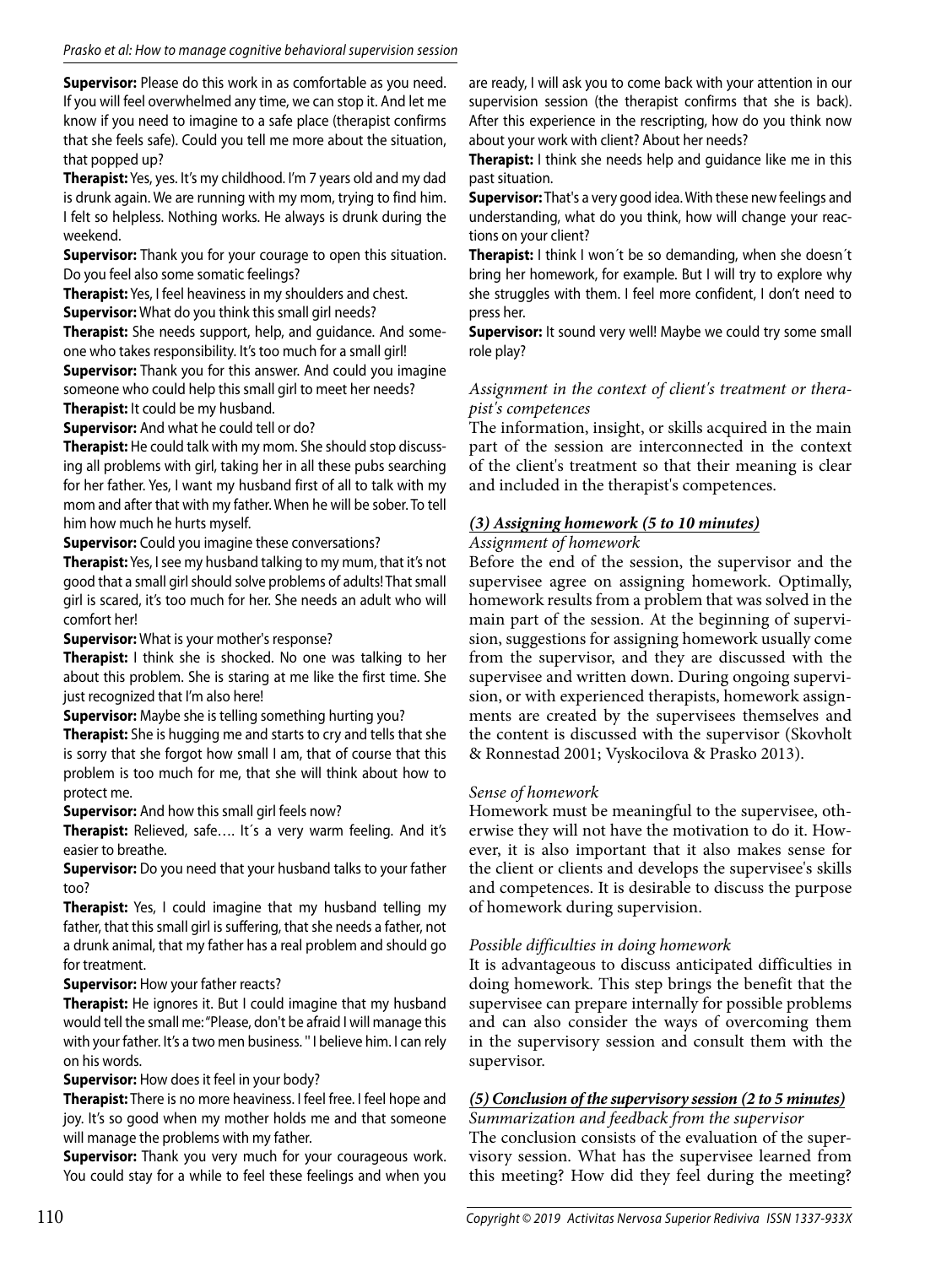How did they feel with the supervisor? Has the agenda been fulfilled? A part of summarisation is also selfreflection of the supervisee (Prasko *et al.* 2012).

*Agreement on the date of the next session, farewell*

Finally, it is necessary to agree on the date of the next session and eventually the length of time the supervision will take (a longer time can be planned if the current session shows that it will be appropriate to use strategies that require more time (learning trauma therapy, social skills training, pair therapy, etc.)).

#### **Supervisory relationship**

The supervisory relationship is based on similar principles as the therapeutic relationship it also emphasises the therapist's autonomy, freedom, responsibility, and self-sufficiency. Feelings of security, acceptance, and appreciation are the basis for any growth, as in the therapy. If these basic conditions are fulfilled, the supervisor is able to learn from the negative feedback, to listen to it safely without necessarily having to fight it. A supervisor can be a role model for a supervisee in many ways, for example as a model how to reflect on their own deeper attitudes. All this enables the supervisee's competences to be gradually increased, i.e. improving knowledge, skills and abilities, the ability to learn to understand one's own reactions and increasing self-confidence and self-reflection (Bennett-Levy 2006). The supervisor's task is to find a balance between safety, support for the supervisees' experience, and the necessary changes in his therapeutic understanding so that (Armstrong & Freeston 2003; Waltz *et al.* 1993; Prasko *et al.* 2011):

- (a) a good supervisory relationship has been established in which the therapist feels support, acceptance and appreciation;
- (b) there is a common search for solutions to the client's problems, in which they both feel equal, without the supervisee being dependent on the supervisor in his opinions and decisions;
- (c) there is a natural learning process of deeper understanding and new skills;
- (d) the therapist's professional competence has been improved;
- (e) unhelpful habits have been modified;
- (f) the therapist's strengths were reinforced;
- (g) unconscious tendencies have been identified and the therapist became aware of them;
- (h) self-reflection and realistic self-esteem are developed;
- (i) there is a room for misunderstanding and disagreement without power implications;
- (j) their own individual style has been promoted;
- (k) risks are identified in difficult therapeutic situations;
- (l) attention is paid to ethical issues, borders, power distribution, and accountability
- (m) the risk of harm to the client and the therapist has been reduced;
- (n) the risk of burnout has been reduced;
- (o) self-care ability was modelled, including rejection of undue expectations and demands.

During the therapeutic maturation of the supervisee, the intensity of supervision increases. The beginning of supervision typically has a certain need for dependence on the supervisee, but the supervisor can reduce it through self-opening and thus create a collaborative alliance of two partners.

#### **Strategies used in individual supervision session**

There are a number of ways in which CBT can be supervised and many strategies are used. Supervision is most often performed individually when the supervisor contacts the supervisee, but is also relatively common in the group, which can be organized as an individual supervision in front of the group (the supervisor supervises the supervisee in the group circle) or as a group supervision where the whole group of supervisees and supervisor manages and completes the group supervision process. Technically, supervision tends to be carried out as:

- (a) supervising a case presented by a supervisee to a supervisor or a group;
- (b) written supervision of the described case communication by e-mail;
- (c) use of role play;
- (d) using imagination; session visualization, transcription in imagination, role playing and role training in imagination
- (e) supervision of the audio recording that the supervisee brings / sends to the supervisor;
- (f) supervising the video recording of the session;

## *(a) supervising a case presented by a supervisee to a supervisor or a group*

This is the most common approach where a therapist communicates a contract, describes therapy problems, and the supervisor then uses the inductive questions, feedback, role-playing, imagination, or other strategies to help the therapist to find a solution. The advantages are having enough time for work and the possibility of role modelling the situation, the disadvantages are the fact that we work with the therapist´s version or stylization, not with the real therapeutic situation and practical skills in communication with a particular client cannot be evaluated.

#### *(b) written supervision of the described case - communication by e-mail*

It is possible to communicate about therapy by e-mail between the supervisory sessions. In this way, virtually every therapeutic session can be discussed with the supervisor immediately after the session, even if the supervisor is locally distant. The advantages are the possibility to formulate the experienced situations into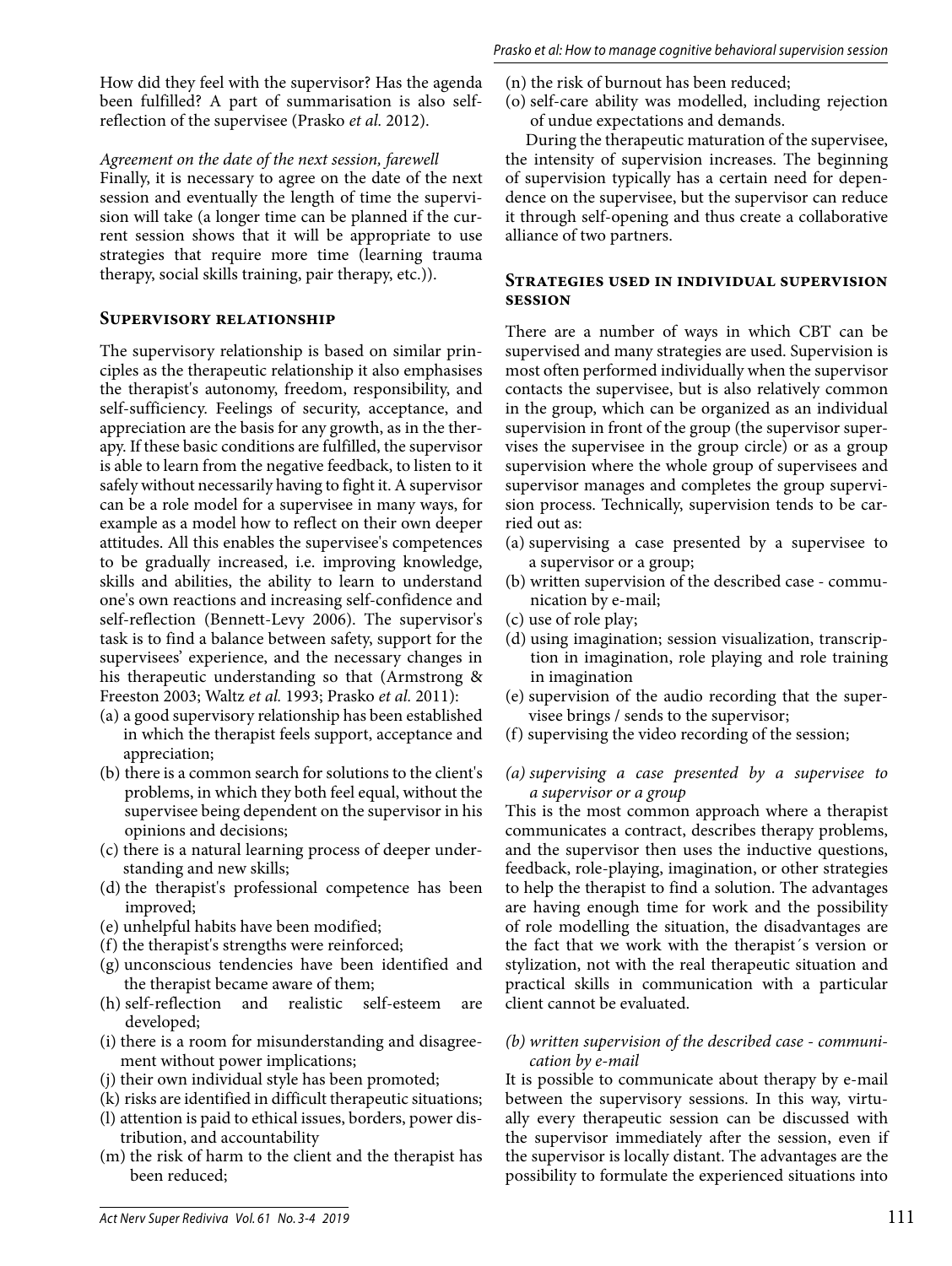sentences and reflect them from a distance, a quick contact with the supervisor, and continuous supervision throughout the therapy, the disadvantages are impossibility of direct questioning and leading with guided discovery, limited options to ask questions, no possibility to replay the situation etc.

# *(c) use of role play*

Its greatest advantage is the opportunity to see the therapist´s practical skills and the possibility to further develop them through modelling, chaining, or imitation.

Role play in the last part of the supervision session, where was done rescripting work before.

**Supervisor:** Maybe we could try in small role play how you as your client about homework?

#### **Therapist:** Yes, good idea.

**Supervisor:** O.k., I will try to be your client. You described her very well. I will try to get into her role, but you will try to ask her about homework, using our supervision work. Maybe you could summarize - what you will try differently?

**Therapist:** Yes, I will not give up after she will tell that there she didn´t complete the homework, because I feel I could do it after rescripting work and I feel it's important for her progress. **Supervisor:** Sound very well. Let's try.

/ sitting on other chairs /

## **Supervisor as client:** Hello.

**Therapist:** Hello, nice to meet you. How was your week?

**Supervisor as client:** Great, so much good things at work, I was busy and time passed so fast. I worked a lot. But I feel so sorry I didn't have any time for homework. You now, I'm so busy all the time...

**Therapist:** I could hear that you are proud of your work. Nice to hear it. And also you told me that you don't have your homework. **Supervisor as client:** Yes, I tried to do everything in my mind, because there was no time for writing.

**Therapist:** It's nice that you tried in your mind, but I could hear that there were some obstacles, which could be important to explore. It could happen with anyone that somehow these home works are not so easy to do. But understanding difficulties could help us to meet your goals better. Could we try to explore it? **Supervisor as client:** O.k.

/end of role play, back to previous sits/

**Supervisor:** How do you feel now? **Therapist:** (smiles) It was not difficult. I feel proud. **Supervisor:** (smiles) You did great!

#### *(d) using imagination; session visualization, transcription in imagination, role playing, and role training in imagination*

Supervisee sometimes says something like "I don't know, what to do first with this client. There are so many problems". In this (and many other) situations,

the supervisor could offer a small imagination task. It can help the supervisor to recognize what is happening in the relationship between the therapist and the client, both from the therapist's actual report about the client and also through imagination or role-playing.

**Supervisor:** Would you agree to do a little imagination exercise right now?

## **Therapist:** Yes.

**Supervisor:** Tell me please, what are your doubts exactly? Give me an example.

**Therapist:** I don't know, how to start with this patient. I feel lost. He has several problems. As a result, I talk with him about his everyday difficulties, but avoid work with important topics, like social anxiety, depressed mood, his fears.

**Supervisor:** Could you imagine for a moment that you have a superpower?

**Therapist:** Yes… Though it sounds a little bit strange.

**Supervisor:** Imagine that you are the world best therapist, the expert, who knows all about patients with comorbid problems, works with them all the time, and you know with which problem to start. Could you imagine this?

**Therapist:** Yes, it is a good feeling.

**Supervisor:** How do you feel?

**Therapist:** Confident, calm, inspired.

**Supervisor:** Nice. You are the world best therapist. What would be your next step working with this patient?

**Therapist:** I think that I would take step back to client´s goals and ask him what is the most important goal? He could write the hierarchy of his goals and we would agree on first step.

**Supervisor:** Do you agree to do it right now in the role play? You will be therapist and I will be your client.

## **Therapist:** Ok.

**Therapist:** You did a great work to describe your life and your difficulties. Let us look at problems list that you wrote the last week. Now rate these topics from 1 (small problems) to 10 (problems are intolerable).

**Supervisor (client):** rates…. There is 8.

**Therapist:** Nice. Looking at your problem list, I see that you suffer most from depressed mood. I would suggest going step by step with your problem and goal list and concentrate on one step at the time. You rate depression as the most important problem for you. Is it right?

**Supervisor (client):** Yes, that´s correct.

**Therapist:** I suggest start our work with depression. Do you agree? I will explain our work step by step.

**Supervisor (client):** Yes, this sounds really good.

**Therapist:** Let us do the first step - discuss how do you feel recently, is that ok for you?

**Supervisor:** Thank you for role play. How do you feel? What was important for you in this imagination task?

**Therapist:** I feel more confident. And I can return to goals, start step by step. And of course, it was really powerful to feel as an expert. I felt more confident about myself.

*(e) supervision of the audio recording that the supervisee brings / sends to the supervisor;(g) supervising the video recording of the session*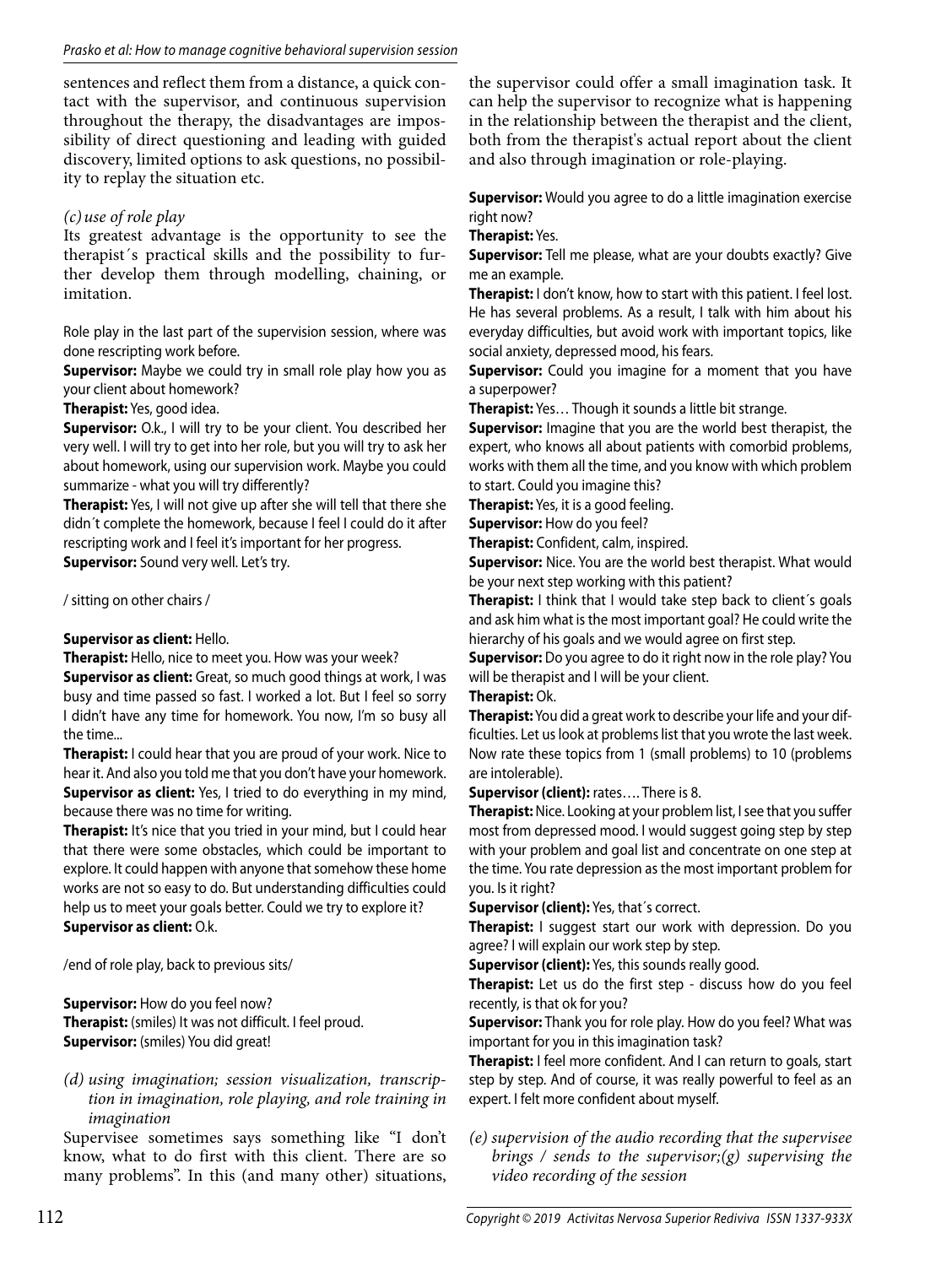When a supervisee brings audio record of the therapeutic session to the supervisor, the supervision process is greatly improved as the supervisor can directly assess the therapist's interaction with the client. Recordings can be made continuously, and most clients have no problems against recording for supervision.

#### *(f) supervising the video recording of the therapeutic session*

Supervision of the video record of the therapeutic session is the optimal way for the supervisor to not only hear but also see the supervisor while working with the client's therapy. The recording can be stopped, it is possible to return to important sections repeatedly, and further develop the therapeutic situation based on the findings. An important benefit of video surveillance is the ability to see yourself as a therapist, to see your gestures, facial expressions, expressions, to see the client's reactions again, and to stop everything and analyse the course of supervision. The disadvantage is the fact that many clients do not agree with the recording, furthermore the necessity to acquire the recording equipment, the need to download the recording to the storage medium.

#### **Tab. 2.** Examples of inductive questions

- To understand the problem:
	- What does this mean for you?
	- If this were to happen, what would be wrong with it?
	- Do you think it may be related?
	- I wonder how the client's wife feels about it, what do you think?
- To find exceptions:
	- What things do not fit in this situation / this approach?
	- Have you had a similar situation before? What was different?
	- When we admit that this is the way you say, and at the same time, what you said just a moment ago, is going somewhere what do you think?
- To reflect or summarize:
	- Am I right in thinking that ...?
	- And when you feel X, you think Y, and you do Z?
- To find a solution:
	- What would you do differently next time?
	- How would you check it?
- More examples of Socratic questioning:
	- What do you think about now and how much do you believe in it?
	- What makes you believe in this idea?
	- What is against this idea (evaluation)?
	- How could other people see this situation?
	- What advice would you give to someone in this situation?
	- What could be alternative thoughts?
	- What facts or information would support these alternative ideas?
	- What are some of the errors in our thinking you can name?
	- How does such thinking help or hinder your goals?
	- How would things change if you believed in alternative thoughts?
	- What could happen to the worst?
	- How then can we handle it?
	- Could this situation be changed / improved?
	- What can I do differently?

#### *(g) using the video recording during the supervision session*

Another possibility of using video is during a supervisory session. Videotaping can be used in skill supervision, where the therapist and the supervisor play back what has happened in the therapy session and then work together to look for alternatives through role playing and role changes. If they record individual scenes, they can then elaborate them as needed.

#### **CBT techniques used in supervision**

Of the individual CBT techniques, the following are most commonly used:

#### *(a) Socratic dialogue and guided discovery*

This strategy, often used when working with clients, is relatively frequent in supervision. Instead of telling the supervisee the facts, the supervisor helps him to discover the facts by asking questions. As in therapy, inductive questions are used to do this, for example: "Do you think it may be related?", "When we admit that this is the way you say, and at the same time, what you said just a moment ago, is going somewhere what do you think?", "I wonder how the client's wife feels about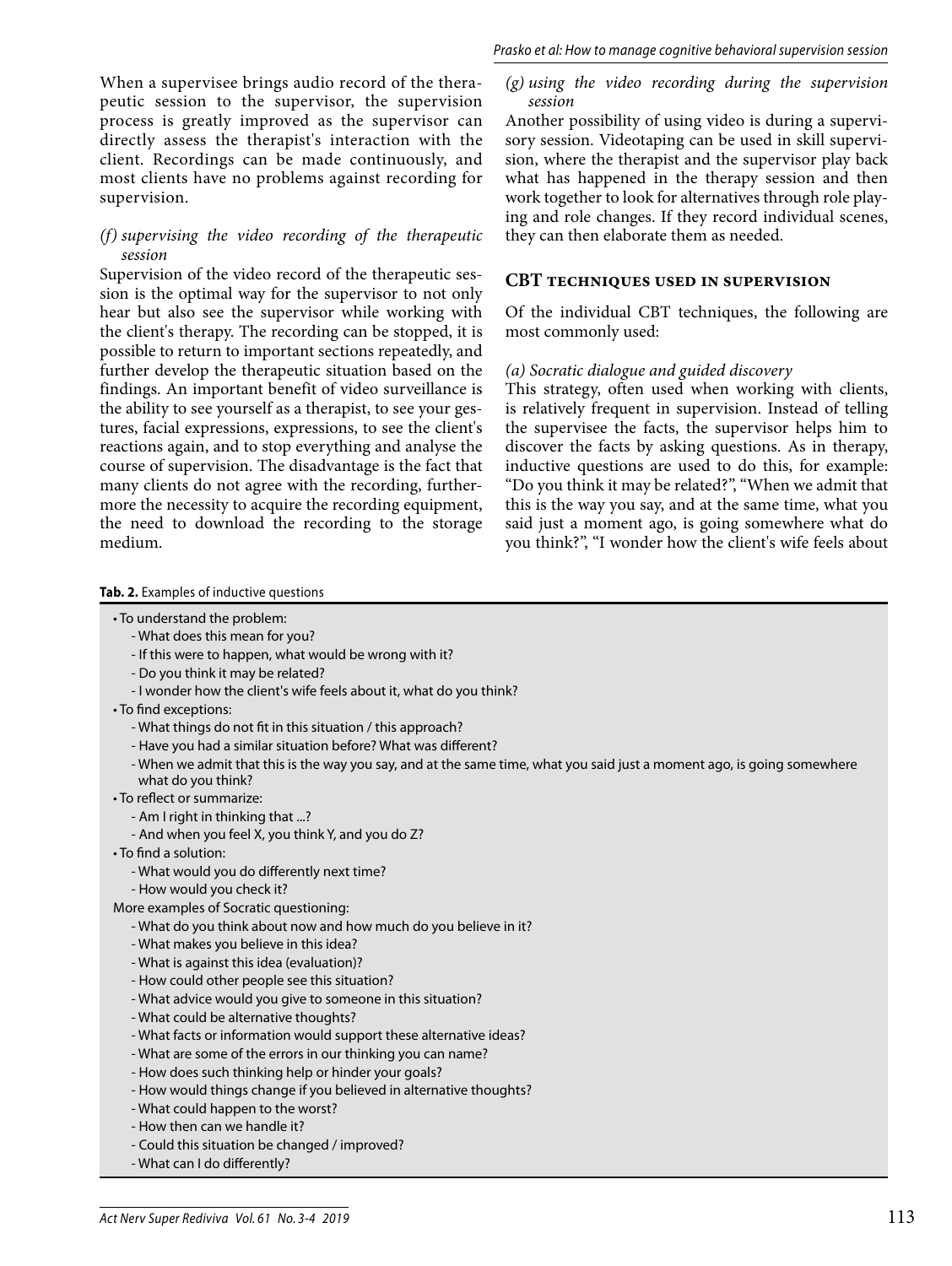it, what do you think?" (Table 2). Guided discovery helps shape a supervisory relationship - creating an atmosphere of safety and understanding (Bennett-Levy 2006; Greenberg 2007; Thwaites & Bennett-Levy 2007; Vyskocilova *et al.* 2012).

Case conceptualization is the ability to understand problems and symptoms and in terms of its history and the current context. The basis of this skill is based on the study of theory, but the development is only possible through the practical experience of working with clients, most notably developed by systematic supervision (Armstrong & Freeston 2003). The guided discovery helps the supervised person to better understand their client.

The guided discovery also enhances the self-reflection of the supervisee. Self-reflection is a complex process that includes capturing the therapist's own cognition and attitudes, their emotions and behavior towards the client and how they relate to their personal core beliefs and conditional assumptions, and possibly modifying them while working on themselves or in supervision. From a CBT perspective, self-reflection also requires the ability to reflect and maintain own skills naturally, fluently and whenever needed to treat a client (Bennett-Levy 2006).

# *(b) Education*

Education also has its place in supervision, especially with novice CBT therapists. The therapist may find themselves in a situation where they do not have enough knowledge or skills. The supervisor can then instruct and teach him on how to understand the situation and what to do about it. Also, supervisor can show the skill which is needed. The controlled discovery takes precedence over education, but it is difficult to discover something that the supervised person does not have sufficient knowledge of.

## *(c) Cognitive restructuring*

Cognitive restructuring, one of the common strategies for working with clients, is also used in supervision. Still, leading a therapist through cognitive restructuring can sometimes be difficult because it can make the supervisee feel like the supervisor treats them as a client and that might not feel comfortable. However, in situations where the therapist is blinded by a one-sided view of the problem, or evaluates the situation with the client extremely or there are obvious cognitive errors, the use of cognitive restructuring is appropriate. It is important to note that the supervisor should not change roles and act as a therapist. The Socratic dialogue, as the most common form of cognitive restructuring in supervision, is based on the assumption that the client changes their beliefs more quickly and competently when he discovers errors in their own thinking. It is much more effective than education or dispute. Cognitive restructuring can help especially when the therapist feels hopeless or when they are not aware of counter-transference.

When using cognitive restructuring in supervision, it is advisable to normalize the process of cognitive restructuring first. An uncertain supervisor can try it a bit humorously: "Let's try something you do regularly with clients, look at the pros and cons of this view. What do you think, can we try it?"

# *(d) Working with the schemes and attitudes*

Like cognitive restructuring, it is rarely used and must be required by the supervisee. When working with deeper attitudes (core beliefs or conditional assumptions), we get to psychotherapy and go beyond supervision. However, working with attitudes is appropriate when the supervisor sees that the therapist makes repeated mistakes in relation to the client, or is in a similar counter-transference situation with which they cannot cope. The supervisor, however, should not do the schema work but should recommend psychotherapy to the supervisor instead. What they can do, however, is to bring awareness to schemas and to point out that they interfere significantly and repeatedly in the therapist's work. The supervisee decides whether or not to undergo psychotherapy after referral.

## *(e) Role playing*

Role play helps the supervisee present a moment of therapy and assess and further model therapeutic skills. Role-playing strategies is the most important factor in assessing therapeutic skills. Usually the supervisor or other supervisees (in the group supervised work) play the client and the therapist plays themselves or vice versa at an important point in the psychotherapeutic session. Reversing the role sometimes offers a new level of understanding of what is happening to the client in therapy.

# *(f) Modelling, chaining, imitation learning*

After playing the situation while role playing, it is possible to gradually model the therapeutic situation, search for the optimal alternative and always consider how the therapist feels natural and how the client will feel. Modelling allows "learning in action" and usually brings much more to the therapist than explanation or feedback. More complex situations can be modelled in very short sections and then chained together. The supervisor can also override the situation and act as a role model for the therapist.

# *(g) Imagination*

Imagination has many uses in a supervisory session. It can help to return to the emotions of the therapist in his session with the patient by replaying and visualizing the situation. In imagination, they can also try to play a new, more sophisticated response to the patient. Also, they can imagine various brief interventions that could help with a patient in the future. The bridging imagination can also help in reworking the counter-transference situation by returning to the memories of the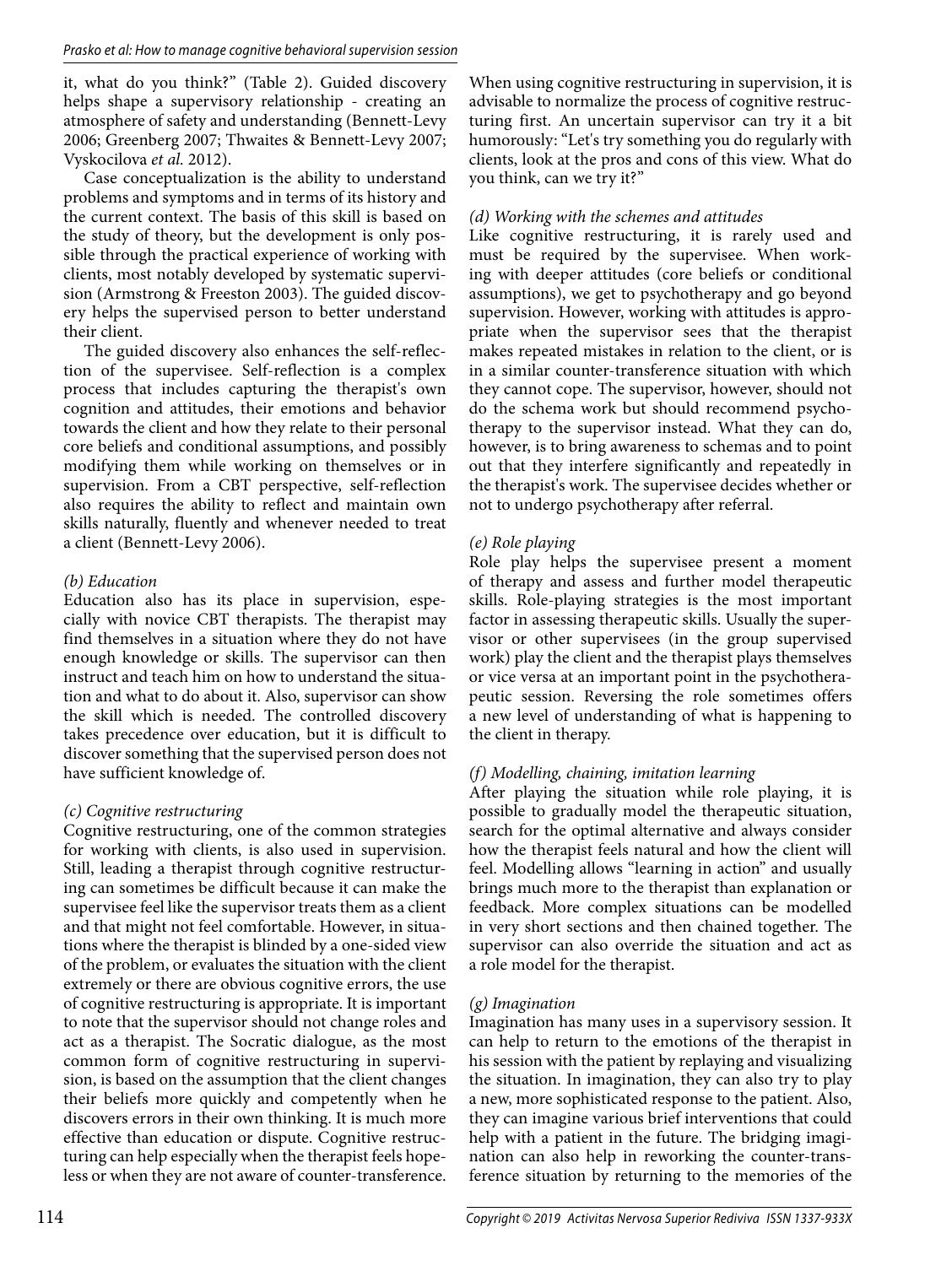emotions they were experiencing with the patient in the session and then looking for a situation in which they experienced similar emotions in the past. By rescribing in the imagination of their own childhood situation, they experience emotional alignment, which they then translate into a situation with the patient and then react new way.

#### *(h) Problem solving*

Most supervisions actually solve problems of varying difficulty. However, not all rules for solving a problem are explicitly used in supervision. Working with a complex case can be formally approached by the supervisor and the supervisee with structured problem-solving, just as in the therapy. This means that they specifically define problems and goals, then monitor the problem area to refine the data, jointly brainstorm possible solutions, including imaginary and impossible, then choose the most appropriate solutions, and plan evaluation methods, steps, and rewards. This is followed by application of the plan to therapy and evaluation of its effectiveness.

#### *(i) Homework*

Assigning homework is a common part of supervision work. These may relate to the client's management (e.g. to notice on the recorded session how often the therapist strengthens the client and how and, if it is seldom, be clear where reinforcement would be appropriate), working on themselves (e.g., clarifying experiences and attitudes that lead to counter-transference to a particular client, awareness of which other clients may experience this as well) and theoretical study (the supervisor may advise the therapist to read a scholarly text that can help better understand the client).

#### **Place of self-reflection in supervision session**

The therapist learns self-reflection significantly during the supervision process, so their attitudes and behavior can be better used to work with clients. The deepening of self-reflection takes place continuously during training and supervision. Therapists who often use selfreflection at work gradually improve their self-reflection ability. Self-reflection is an important component of the growth of clinical skills of supervisee (Sutton *et al.* 2007). Therefore, it is important that supervisors strengthen their ability to self-reflect.

In the process of supervision, self-reflection learning occurs during the supervisor's and supervisee's dialogue as they work together to understand the supervisee's emotional response in a particular therapeutic situation or in a certain therapeutic relationship based on the understanding of the supervised individual (Overholser 1991; Beck *et al.* 2008). It is evident that at the very beginning of the supervisory relationship, the supervisor has the responsibility to emphasize the importance of self-reflection and to became an example for the supervisee. The importance of self-reflection can be underlined in the establishment of a supervisory contract, during which it discusses with the supervised individual the motivation and expectations of supervision, as well as regular daily work-ups (Bernard & Goodyear 2004). Watkins (1995) emphasizes that the more experienced a supervisor is, the more self-reflection he uses in his supervision and openly talks about his experience during supervision. Similarly, Dunne (1994) argues that in order for supervisees to learn to self-reflect well, the supervisor himself needs to perform self-reflection. This model is essential for teaching supervisees (Bernard & Goodyear 2004). Recording of supervisory sessions or monitoring of colleague supervision may be important for the self-reflection ability (Linehan & McGhee 1994; Swales & Heard 2009).

As a part of self-reflection, new habits of self-questioning have the aim to promote thinking from different angles and are built on by the experience of supervision, and can then become routine for the internal supervisor. Henderson (2009, p. 92) mentioned, that "new perspectives can be habitually sought through a post session reverie that invites wondering".

Different self-questions can also help to notice the psychotherapist's or supervisor's personal needs. One

**Tab. 3.** Examples of self-reflective questions

- Why did I make this intervention?
- What might I have held back in any way during the session?
- On a scale of 0 to 10, how well did the session go?
- What might have made it a higher score?
- What score might the client give?
- What residues from the session do I experience in my body/thoughts?
- What is an image for the session?
- What would the client's nearest and dearest think about what happened today?
- What might my supervisor say?
- What might a counsellor working from another theoretical modality think?
- What did I say or do that I am proud/anxious/ashamed about?
- Will I tell my supervisor about this?